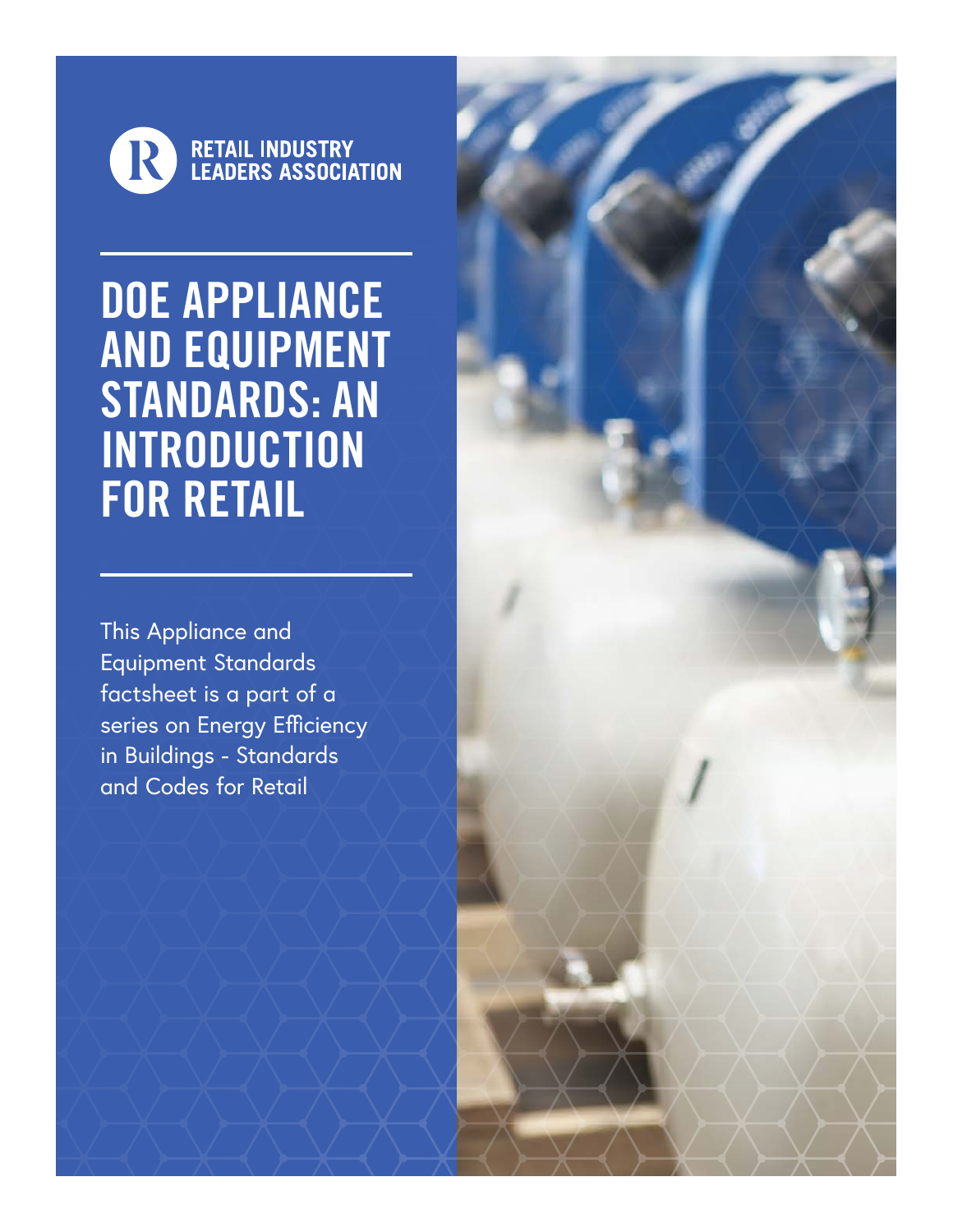# **BACKGROUND AND EXECUTIVE SUMMARY**

More than 40 percent of the total energy consumed, and 70 percent of the electricity used in the United States is used for operating buildings. Appliances and building-related equipment such as electric motors, lighting, refrigerators, and water heaters account for almost all the energy used in buildings—the U.S. Department of Energy (DOE) estimates that these products represent about 90 percent of residential energy use, 60 percent of commercial building energy use, and 30 percent of industrial energy use. [EESI [Fact Sheet: Energy Efficiency Standards for Appliances,](https://www.eesi.org/papers/view/fact-sheet-energy-efficiency-standards-for-appliances-lighting-and-equipmen)  [Lighting and Equipment](https://www.eesi.org/papers/view/fact-sheet-energy-efficiency-standards-for-appliances-lighting-and-equipmen)] Making these processes more efficient in buildings saves businesses billions of dollars on energy bills, avoids unnecessary pollution, creates jobs, improves U.S. competitiveness, and reinvigorates domestic manufacturing [\[EERE: Energy-Saving Homes, Buildings &](https://www.energy.gov/sites/prod/files/2013/11/f4/55297.pdf)  [Manufacturing\]](https://www.energy.gov/sites/prod/files/2013/11/f4/55297.pdf).

To inform retailers and other commercial businesses on the latest updates in building efficiency standards and energy codes at both the national and state levels, RILA is producing a series of factsheets covering:

- DOE Appliance and Equipment Standards
- Light Bulb Efficiency Standards
- Building Energy Codes: ASHRAE vs. IECC
- State Energy Efficiency Laws and Codes

This fact sheet provides a starting point and quick reference tool for retailers on DOE Appliance and Equipment Standards, as well as a timeline on the development and maturity of the DOE Process Rule. The summary table below provides an overview of various standards recently updated within the DOE's Appliance and Equipment Standards Program—a part of a suite of programs housed under the Building Technologies Office (BTO) aimed to help reduce building energy consumption.

## **DOE APPLIANCE AND EQUIPMENT STANDARDS**

In accordance with the Energy Policy and Conservation Act of 1975 [\(EPCA\)](https://www.govtrack.us/congress/bills/94/s622), as amended, the DOE implements minimum efficiency standards for a wide range of appliances and

equipment used in residential and commercial buildings [\[EESI Factsheet: Energy Efficiency Standards for Appliances,](https://www.eesi.org/papers/view/fact-sheet-energy-efficiency-standards-for-appliances-lighting-and-equipmen)  [Lighting and Equipment](https://www.eesi.org/papers/view/fact-sheet-energy-efficiency-standards-for-appliances-lighting-and-equipmen)], including air compressors, battery chargers, commercial packaged boilers (CPBs), portable air conditioners (ACs), and more. The national energy efficiency standards completed through 2016 are expected to save 71 quadrillion British thermal units (quads) of energy by 2020 and nearly 142 quads through 2030 [BTO: Saving Energy [and Money with Appliance and Equipment Standards in the](https://www.energy.gov/sites/prod/files/2013/11/f4/55297.pdf)  [United States](https://www.energy.gov/sites/prod/files/2013/11/f4/55297.pdf)].

In 2019, DOE proposed changes to the 1996 Process Rule guiding the development of appliance efficiency standards. The proposal was designed to change the agency's process for setting energy-efficiency standards and test procedures for residential appliances and commercial equipment, enhancing transparency, accountability, and regulatory certainty for stakeholders by expanding early opportunities for public input on priority setting and rulemaking activities, defining a significant energy savings threshold for updating energy conservation standards, and committing to publishing final test procedures at least 180 days in advance of a standards proposal, among other things.

In February 2020, DOE published the final rule. Key components of the updated Process Rule include:

- Establishing a threshold for "significant" energy savings of at least 0.3 quads of site energy over 30 years, or, if less than that amount, a 10% improvement in appliance efficiency over existing standards;
- Requiring that DOE establish final test procedures at least 180 days before proposing a new energy efficiency standard;
- Clarifying that DOE will codify private sector consensus standards for efficiency test procedures;
- Providing more deference to the efficiency standards established by ASHRAE for commercial products;
- Requiring that DOE "cover" products before setting efficiency standards;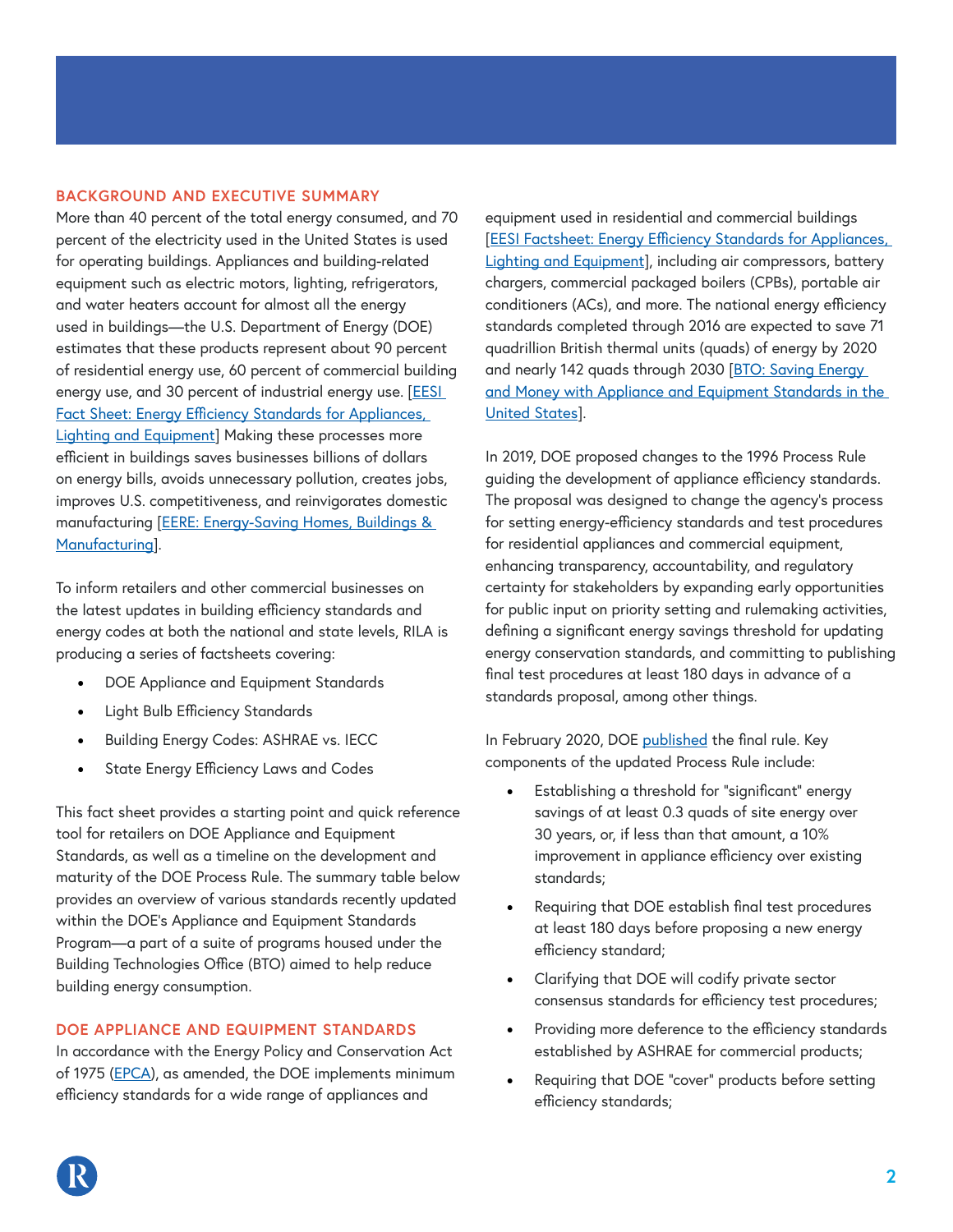- Requiring that DOE re-start the standards rulemaking process whenever the test procedure is amended;
- Requiring that DOE re-start the rulemaking process whenever more products are included within the scope of a regulation; and
- Adding a mandate that makes the process rule legally binding in all instances.

For additional information related to DOE Appliance and Equipment standards, please refer to DOE's website with factsheets, quick links, and contact information. [DOE: [Appliance and Equipment Standards Program](https://www.energy.gov/eere/buildings/appliance-and-equipment-standards-program)]

As DOE proceeds with its rulemakings, the Edison Electric Institute notes that there is a possibility that key decisions related to updating certain efficiency standards could be finalized by the end of 2020, pending numerous lawsuits over the Process Rule and several requests from the DOE for information related to both efficiency standard test procedures and appliance energy conservation standards. [EEI: Energy Codes for Buildings & Equipment Efficiency Standards<sup>1</sup>

The table below provides an overview of various standards recently updated within the DOE's Appliance and Equipment Standards Program.

| <b>STANDARD</b>                              | <b>DESCRIPTION</b>                                                                                                                                                                                                                                                                                                                                                        | <b>DATE IN EFFECT</b>                                                                                                                                                                                             |
|----------------------------------------------|---------------------------------------------------------------------------------------------------------------------------------------------------------------------------------------------------------------------------------------------------------------------------------------------------------------------------------------------------------------------------|-------------------------------------------------------------------------------------------------------------------------------------------------------------------------------------------------------------------|
| Uninterruptible Power<br><b>Supplies</b>     | In this final rule, DOE is adopting new energy<br>conservation standards for uninterruptible<br>power supplies, a class of battery chargers. DOE<br>determined that the new energy conservation<br>standards for these products would result in<br>significant conservation of energy and are<br>technologically feasible and economically justified.<br>Learn more here. | The effective date of this rule is<br>March 10, 2020. Compliance with<br>the new standards established for<br>uninterruptible power supplies in this<br>final rule is required on and after<br>January 10, 2022.  |
| <b>Commercial Packaged</b><br><b>Boilers</b> | In this final rule, DOE is adopting a more-stringent<br>energy conservation standards for certain<br>commercial packaged boilers.<br>Learn more here.                                                                                                                                                                                                                     | The effective date of this rule is<br>March 10, 2020. Compliance with<br>the amended standards established<br>for commercial packaged boilers in<br>this final rule is required on and after<br>January 10, 2023. |
| <b>Air Compressors</b>                       | In this final rule, DOE is adopting new energy<br>conservation standards for air compressors. DOE<br>determined that the adopted energy conservation<br>standards for these products would result in<br>significant conservation of energy and are<br>technologically feasible and economically justified.                                                                | The effective date of this rule is March<br>10, 2020. Compliance with the new<br>standards established for compressors<br>in this final rule is required on and after<br>January 10, 2025.                        |
|                                              | Learn more here.                                                                                                                                                                                                                                                                                                                                                          |                                                                                                                                                                                                                   |